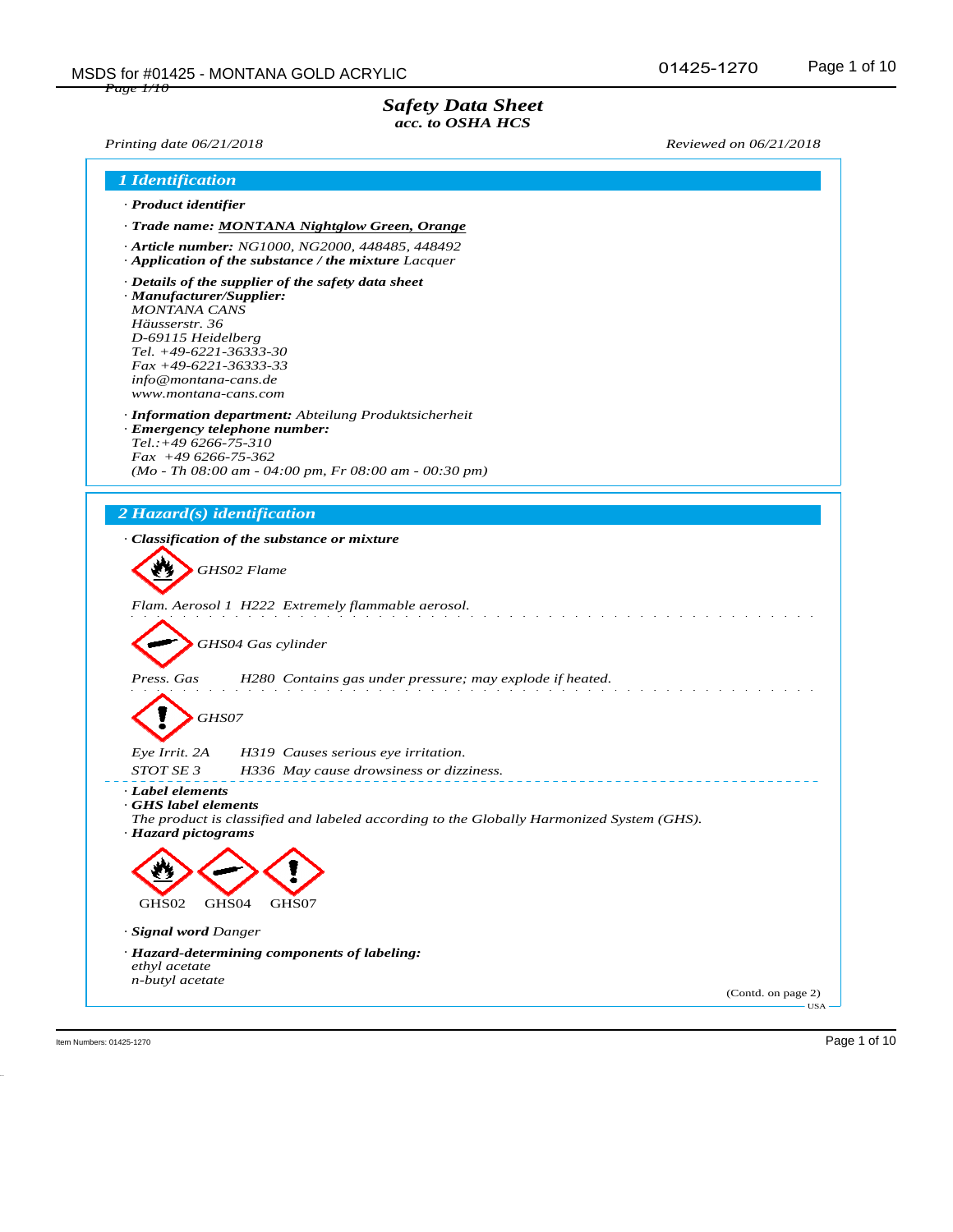MSDS for #01425 - MONTANA GOLD ACRYLIC  $cc.$  to OSHA HCS For the state of 10 MSDS for #01425 - MONTANA GOLD ACRYLIC  $cc.$  to OSHA HCS *acc. to OSHA HCS*

*Printing date 06/21/2018 Reviewed on 06/21/2018*

*Trade name: MONTANA Nightglow Green, Orange*

| · Hazard statements                                                                                           |                                                                                                           | (Contd. of page 1)                                                  |
|---------------------------------------------------------------------------------------------------------------|-----------------------------------------------------------------------------------------------------------|---------------------------------------------------------------------|
| H222 Extremely flammable aerosol.                                                                             |                                                                                                           |                                                                     |
|                                                                                                               | H280 Contains gas under pressure; may explode if heated.                                                  |                                                                     |
| H319 Causes serious eye irritation.                                                                           |                                                                                                           |                                                                     |
| H336 May cause drowsiness or dizziness.                                                                       |                                                                                                           |                                                                     |
| · Precautionary statements                                                                                    |                                                                                                           |                                                                     |
| P210                                                                                                          | Keep away from heat/sparks/open flames/hot surfaces. - No smoking.                                        |                                                                     |
| P211<br>P251                                                                                                  | Do not spray on an open flame or other ignition source.                                                   |                                                                     |
| P <sub>260</sub><br>Do not breathe spray.                                                                     | Pressurized container: Do not pierce or burn, even after use.                                             |                                                                     |
|                                                                                                               | P410+P412 Protect from sunlight. Do not expose to temperatures exceeding $50^{\circ}$ C/122 $^{\circ}$ F. |                                                                     |
| <i>P501</i>                                                                                                   | Dispose of contents/container in accordance with local/regional/national/international                    |                                                                     |
| regulations.                                                                                                  |                                                                                                           |                                                                     |
| · Classification system:<br>$\cdot$ NFPA ratings (scale 0 - 4)                                                |                                                                                                           |                                                                     |
| $Health = 2$                                                                                                  |                                                                                                           |                                                                     |
| $Fire = 4$                                                                                                    |                                                                                                           |                                                                     |
| $Reactivity = 3$                                                                                              |                                                                                                           |                                                                     |
| $\cdot$ HMIS-ratings (scale 0 - 4)                                                                            |                                                                                                           |                                                                     |
|                                                                                                               |                                                                                                           |                                                                     |
| <b>HEALTH</b><br>$Health = *2$                                                                                |                                                                                                           |                                                                     |
| <b>FIRE</b><br>$\vert 4 \vert$<br>$Fire = 4$                                                                  |                                                                                                           |                                                                     |
| $Reactivity = 3$<br><b>REACTIVITY</b> 3                                                                       |                                                                                                           |                                                                     |
| · Results of PBT and vPvB assessment<br>$\cdot$ <b>PBT</b> : Not applicable.<br>$\cdot$ vPvB: Not applicable. |                                                                                                           |                                                                     |
| 3 Composition/information on ingredients                                                                      |                                                                                                           |                                                                     |
| · Chemical characterization: Mixtures                                                                         | · Description: Mixture of the substances listed below with nonhazardous additions.                        |                                                                     |
| · Dangerous components:                                                                                       |                                                                                                           |                                                                     |
| CAS: 115-10-6                                                                                                 | dimethyl ether                                                                                            |                                                                     |
| EINECS: 204-065-8                                                                                             | ◇ Flam. Gas 1, H220                                                                                       |                                                                     |
| Index number: 603-019-00-8                                                                                    | Press. Gas, H280                                                                                          |                                                                     |
| CAS: 141-78-6                                                                                                 | ethyl acetate                                                                                             |                                                                     |
| EINECS: 205-500-4                                                                                             | $\diamondsuit$ Flam. Lig. 2, H225                                                                         |                                                                     |
| Index number: 607-022-00-5                                                                                    | $\bigotimes$ Eye Irrit. 2A, H319; STOT SE 3, H336                                                         |                                                                     |
| CAS: 123-86-4                                                                                                 | n-butyl acetate                                                                                           |                                                                     |
| EINECS: 204-658-1<br>Index number: 607-025-00-1                                                               | $\diamondsuit$ Flam. Liq. 3, H226<br>$\bigotimes$ STOT SE 3, H336                                         |                                                                     |
| $CAS: 123-42-2$                                                                                               |                                                                                                           |                                                                     |
|                                                                                                               | 4-hydroxy-4-methylpentan-2-one                                                                            |                                                                     |
| EINECS: 204-626-7<br>Index number: 603-016-00-1                                                               | <b>◆ Flam. Liq. 3, H226</b><br>Eye Irrit. 2A, H319; STOT SE 3, H335                                       |                                                                     |
| CAS: 1538608-23-9                                                                                             | modified Polyalkyleneglykolphosphate                                                                      |                                                                     |
|                                                                                                               | <b>Eye Dam. 1, H318</b>                                                                                   |                                                                     |
|                                                                                                               | $\diamond$ Skin Irrit. 2, H315                                                                            | $25 - 50\%$<br>$25 - 50\%$<br>${<}2.5\%$<br>${<}2.5\%$<br>$< 2.5\%$ |
| · Additional information:                                                                                     | The content of Benzene (EINECS-Nr. 200-753-7) in the ingredients is less than $0.1\%$ (Note P Annex 1A    |                                                                     |

(Contd. on page 3)

Item Numbers: 01425-1270 Page 2 of 10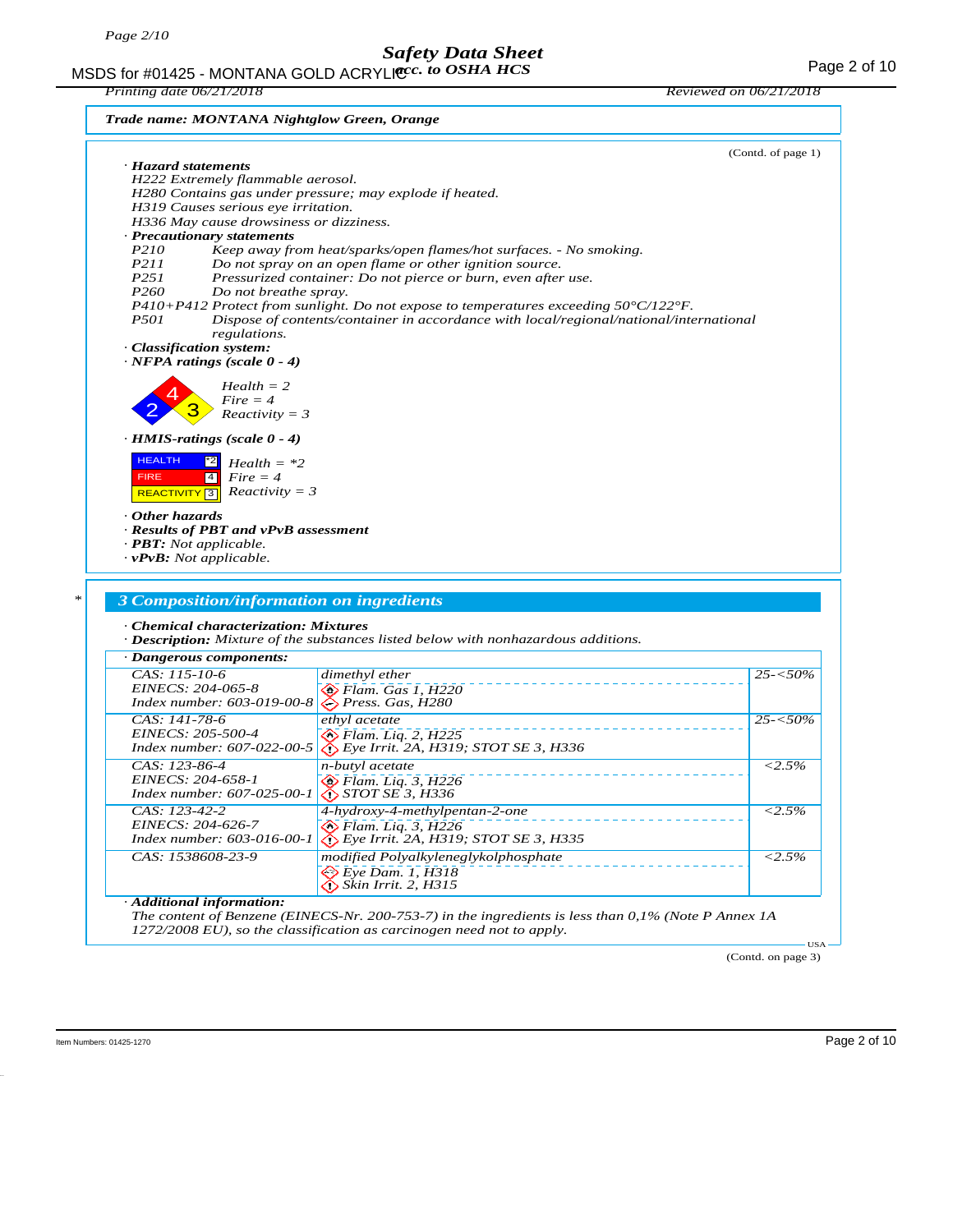MSDS for #01425 - MONTANA GOLD ACRYLICC. to OSHA HCS **Acceleration of the CONTANA COLD** ACRYLIC COSHA HCS

*Printing date 06/21/2018 Reviewed on 06/21/2018*

#### *Trade name: MONTANA Nightglow Green, Orange*

(Contd. of page 2)

### *4 First-aid measures*

- *· Description of first aid measures*
- *· After inhalation: Supply fresh air; consult doctor in case of complaints.*
- *· After skin contact: Generally the product does not irritate the skin.*
- *· After eye contact:*
- *Rinse opened eye for several minutes under running water. If symptoms persist, consult a doctor.*
- *· After swallowing: Drink copious amounts of water and provide fresh air. Immediately call a doctor.*
- *· Information for doctor:*
- *· Most important symptoms and effects, both acute and delayed No further relevant information available.*
- *· Indication of any immediate medical attention and special treatment needed*
- *No further relevant information available.*

### *5 Fire-fighting measures*

#### *· Extinguishing media*

- *· Suitable extinguishing agents:*
- *CO2, extinguishing powder or water spray. Fight larger fires with water spray or alcohol resistant foam. Use fire fighting measures that suit the environment.*
- *· Special hazards arising from the substance or mixture*
- *During heating or in case of fire poisonous gases are produced.*
- *· Advice for firefighters*
- *· Protective equipment: Mouth respiratory protective device.*

## *6 Accidental release measures*

- *· Personal precautions, protective equipment and emergency procedures Mount respiratory protective device. Wear protective equipment. Keep unprotected persons away.*
- *· Environmental precautions: Do not allow to enter sewers/ surface or ground water.*
- *· Methods and material for containment and cleaning up: Dispose contaminated material as waste according to item 13. Ensure adequate ventilation.*

#### *· Reference to other sections*

*See Section 7 for information on safe handling. See Section 8 for information on personal protection equipment. See Section 13 for disposal information.*

#### *· Protective Action Criteria for Chemicals*

| $\cdot$ PAC-1:    |                                           |                      |
|-------------------|-------------------------------------------|----------------------|
|                   | 115-10-6 dimethyl ether                   | 3,000 ppm            |
|                   | 141-78-6 $ethyl$ acetate                  | $1,200$ ppm          |
|                   | 123-86-4 $n$ -butyl acetate               | 5 ppm                |
|                   | 123-42-2 4-hydroxy-4-methylpentan-2-one   | $150$ ppm            |
| $64-17-5$ ethanol |                                           | 1,800 ppm            |
|                   | 7664-38-2 phosphoric acid                 | 3 mg/m <sup>3</sup>  |
|                   | $67-63-0$ propan-2-ol                     | $\overline{400}$ ppm |
|                   | 70657-70-4 2-methoxypropyl acetate        | $50$ ppm             |
| $\cdot$ PAC-2:    |                                           |                      |
|                   | 115-10-6 dimethyl ether                   | 3800* ppm            |
|                   | 141-78-6 $ethyl$ acetate                  | $1,700$ ppm          |
|                   | $123-86-4$ n-butyl acetate                | $200$ ppm            |
|                   | $123-42-2$ 4-hydroxy-4-methylpentan-2-one | $350$ ppm            |
|                   |                                           | (Contd. on page 4)   |
|                   |                                           | <b>USA</b>           |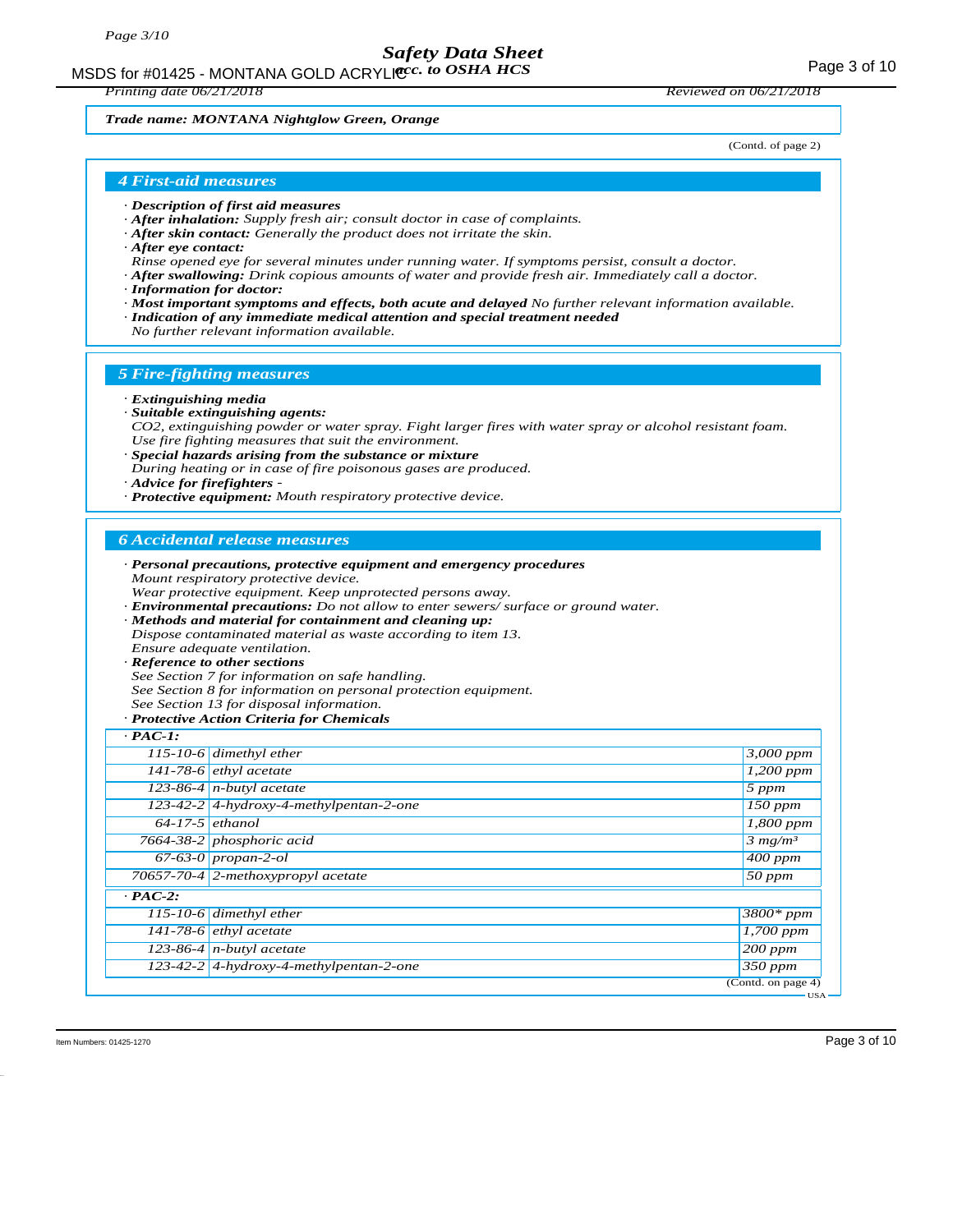*Printing date 06/21/2018 Reviewed on 06/21/2018*

#### *Trade name: MONTANA Nightglow Green, Orange*

|                   |                                           | (Contd. of page 3)                 |
|-------------------|-------------------------------------------|------------------------------------|
| $64-17-5$ ethanol |                                           | $3300*ppm$                         |
|                   | 7664-38-2 phosphoric acid                 | $30 \frac{mg}{m^3}$                |
|                   | $67-63-0$ propan-2-ol                     | $2000*$ ppm                        |
|                   | 70657-70-4 2-methoxypropyl acetate        | $1,000$ ppm                        |
| $\cdot$ PAC-3:    |                                           |                                    |
|                   | 115-10-6 dimethyl ether                   | $7200*ppm$                         |
|                   | $141-78-6$ ethyl acetate                  | $10000**$ ppm                      |
|                   | 123-86-4 $n$ -butyl acetate               | $3000*$ ppm                        |
|                   | $123-42-2$ 4-hydroxy-4-methylpentan-2-one | $2100*$ ppm                        |
| $64-17-5$ ethanol |                                           | $15000*$ ppm                       |
|                   | 7664-38-2 phosphoric acid                 | $\overline{150}$ mg/m <sup>3</sup> |
|                   | $67-63-0$ propan-2-ol                     | $12000**$ ppm                      |
|                   | 70657-70-4 2-methoxypropyl acetate        | 5,000 ppm                          |
|                   |                                           |                                    |

#### *7 Handling and storage*

#### *· Handling:*

- *· Precautions for safe handling Ensure good ventilation/exhaustion at the workplace.*
- *· Information about protection against explosions and fires:*

*Keep ignition sources away - Do not smoke. Keep respiratory protective device available.*

- *· Conditions for safe storage, including any incompatibilities*
- *· Storage:*
- *· Requirements to be met by storerooms and receptacles:*
- *Observe official regulations on storing packagings with pressurized containers.*
- *· Information about storage in one common storage facility: Not required.*
- *· Further information about storage conditions: Keep receptacle tightly sealed.*
- *· Storage class: 2 B*
- *· Specific end use(s) No further relevant information available.*

#### *\* 8 Exposure controls/personal protection*

*· Additional information about design of technical systems: No further data; see item 7.*

*· Control parameters*

*· Components with limit values that require monitoring at the workplace:*

*The following constituent is the only constituent of the product which has a PEL, TLV or other recommended exposure limit.*

*The following constituents are the only constituents of the product which have a PEL, TLV or other recommended exposure limit.*

*At this time, the remaining constituent has no known exposure limits.*

*At this time, the other constituents have no known exposure limits. 115-10-6 dimethyl ether WEEL Long-term value: 1000 ppm 141-78-6 ethyl acetate PEL Long-term value: 1400 mg/m³, 400 ppm REL Long-term value: 1400 mg/m³, 400 ppm TLV Long-term value: 1440 mg/m³, 400 ppm 123-86-4 n-butyl acetate PEL Long-term value: 710 mg/m³, 150 ppm* (Contd. on page 5) USA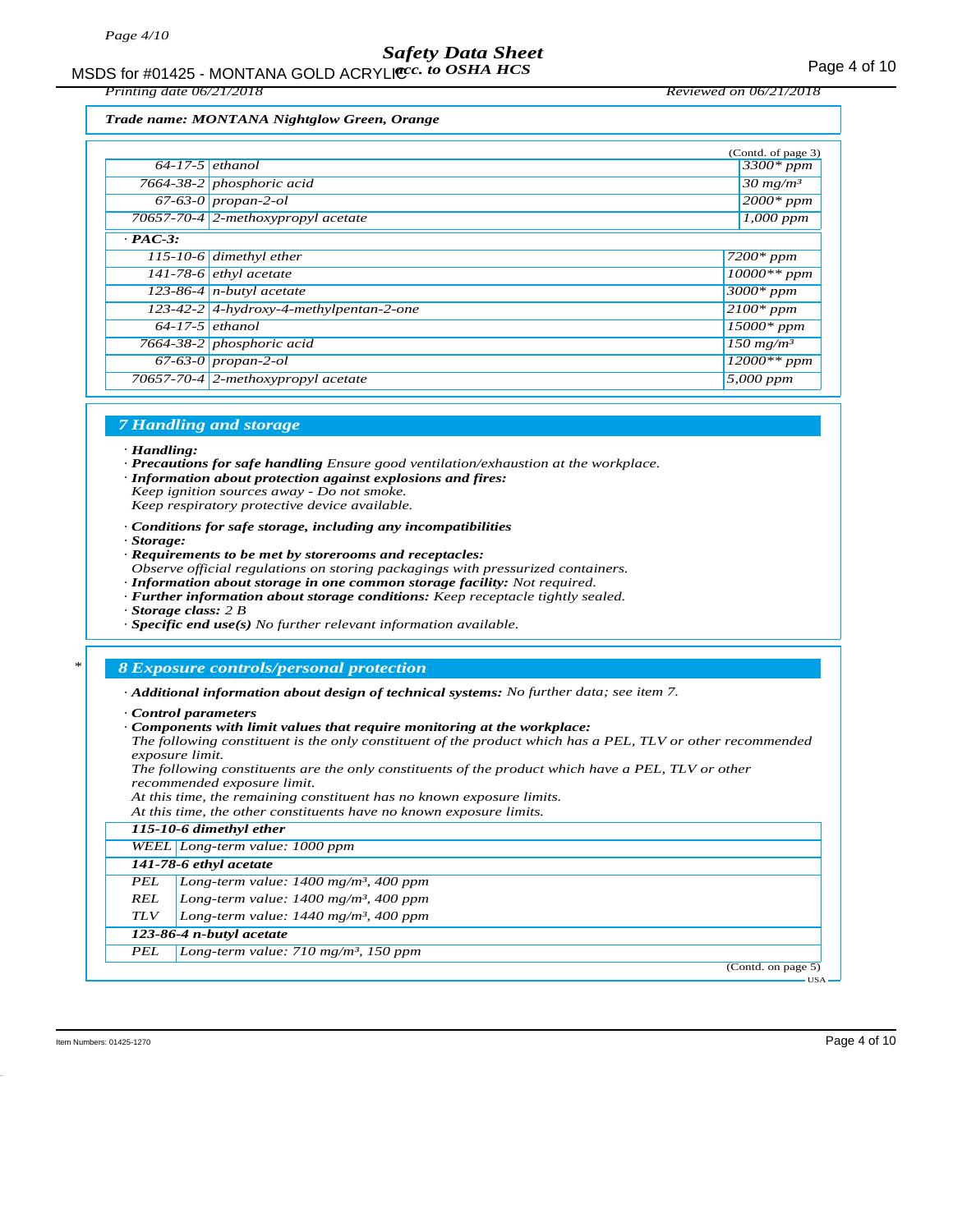MSDS for #01425 - MONTANA GOLD ACRYLIC  $cc.$  to OSHA HCS For the state of the state of the Page 5 of 10 *acc. to OSHA HCS*

*Printing date 06/21/2018 Reviewed on 06/21/2018*

|                     | (Contd. of page 4)                                                                                                                                             |
|---------------------|----------------------------------------------------------------------------------------------------------------------------------------------------------------|
| <b>REL</b>          | Short-term value: $950$ mg/m <sup>3</sup> , 200 ppm                                                                                                            |
|                     | Long-term value: 710 mg/m <sup>3</sup> , 150 ppm                                                                                                               |
| <b>TLV</b>          | Short-term value: $712$ mg/m <sup>3</sup> , 150 ppm                                                                                                            |
|                     | Long-term value: $238$ mg/m <sup>3</sup> , 50 ppm                                                                                                              |
|                     | 123-42-2 4-hydroxy-4-methylpentan-2-one                                                                                                                        |
| PEL                 | Long-term value: 240 mg/m <sup>3</sup> , 50 ppm                                                                                                                |
| <b>REL</b>          | Long-term value: 240 mg/m <sup>3</sup> , 50 ppm                                                                                                                |
| <b>TLV</b>          | Long-term value: $238$ mg/m <sup>3</sup> , 50 ppm                                                                                                              |
|                     | Additional information: The lists that were valid during the creation were used as basis.                                                                      |
|                     | · Exposure controls                                                                                                                                            |
|                     | · Personal protective equipment:                                                                                                                               |
|                     | General protective and hygienic measures:                                                                                                                      |
|                     | Keep away from foodstuffs, beverages and feed.                                                                                                                 |
|                     | Immediately remove all soiled and contaminated clothing.                                                                                                       |
|                     | Wash hands before breaks and at the end of work.                                                                                                               |
|                     | Do not inhale gases / fumes / aerosols.                                                                                                                        |
|                     | Avoid contact with the eyes and skin.                                                                                                                          |
|                     | Avoid contact with the eyes.                                                                                                                                   |
|                     | · Breathing equipment:                                                                                                                                         |
| Filter AX           |                                                                                                                                                                |
|                     | Not necessary if room is well-ventilated.<br>In case of brief exposure or low pollution use respiratory filter device. In case of intensive or longer exposure |
|                     | use respiratory protective device that is independent of circulating air.                                                                                      |
|                     | · Protection of hands:                                                                                                                                         |
|                     | Solvent resistant gloves                                                                                                                                       |
|                     | The glove material has to be impermeable and resistant to the product/ the substance/ the preparation.                                                         |
|                     | Due to missing tests no recommendation to the glove material can be given for the product/ the preparation/                                                    |
|                     | <i>the chemical mixture.</i>                                                                                                                                   |
|                     | Selection of the glove material on consideration of the penetration times, rates of diffusion and the                                                          |
|                     | degradation                                                                                                                                                    |
|                     | · Material of gloves                                                                                                                                           |
|                     | Butyl rubber, BR                                                                                                                                               |
|                     | The selection of the suitable gloves does not only depend on the material, but also on further marks of quality                                                |
|                     | and varies from manufacturer to manufacturer. As the product is a preparation of several substances, the                                                       |
|                     | resistance of the glove material can not be calculated in advance and has therefore to be checked prior to the                                                 |
| <i>application.</i> |                                                                                                                                                                |
|                     | · Penetration time of glove material                                                                                                                           |
|                     | The exact break through time has to be found out by the manufacturer of the protective gloves and has to be                                                    |
| observed.           |                                                                                                                                                                |
|                     | $\cdot$ Eye protection:                                                                                                                                        |
|                     |                                                                                                                                                                |
|                     |                                                                                                                                                                |
|                     | Tightly sealed goggles                                                                                                                                         |
|                     |                                                                                                                                                                |
|                     |                                                                                                                                                                |
|                     |                                                                                                                                                                |
|                     |                                                                                                                                                                |
|                     | 9 Physical and chemical properties                                                                                                                             |
|                     |                                                                                                                                                                |
|                     | · Information on basic physical and chemical properties                                                                                                        |
|                     | <b>General Information</b>                                                                                                                                     |
|                     | $\cdot$ Appearance:                                                                                                                                            |
| Form:               | Aerosol                                                                                                                                                        |
| Color:              | According to product specification                                                                                                                             |
| $\cdot$ Odor:       | Characteristic<br>Not determined.<br>· Odor threshold:                                                                                                         |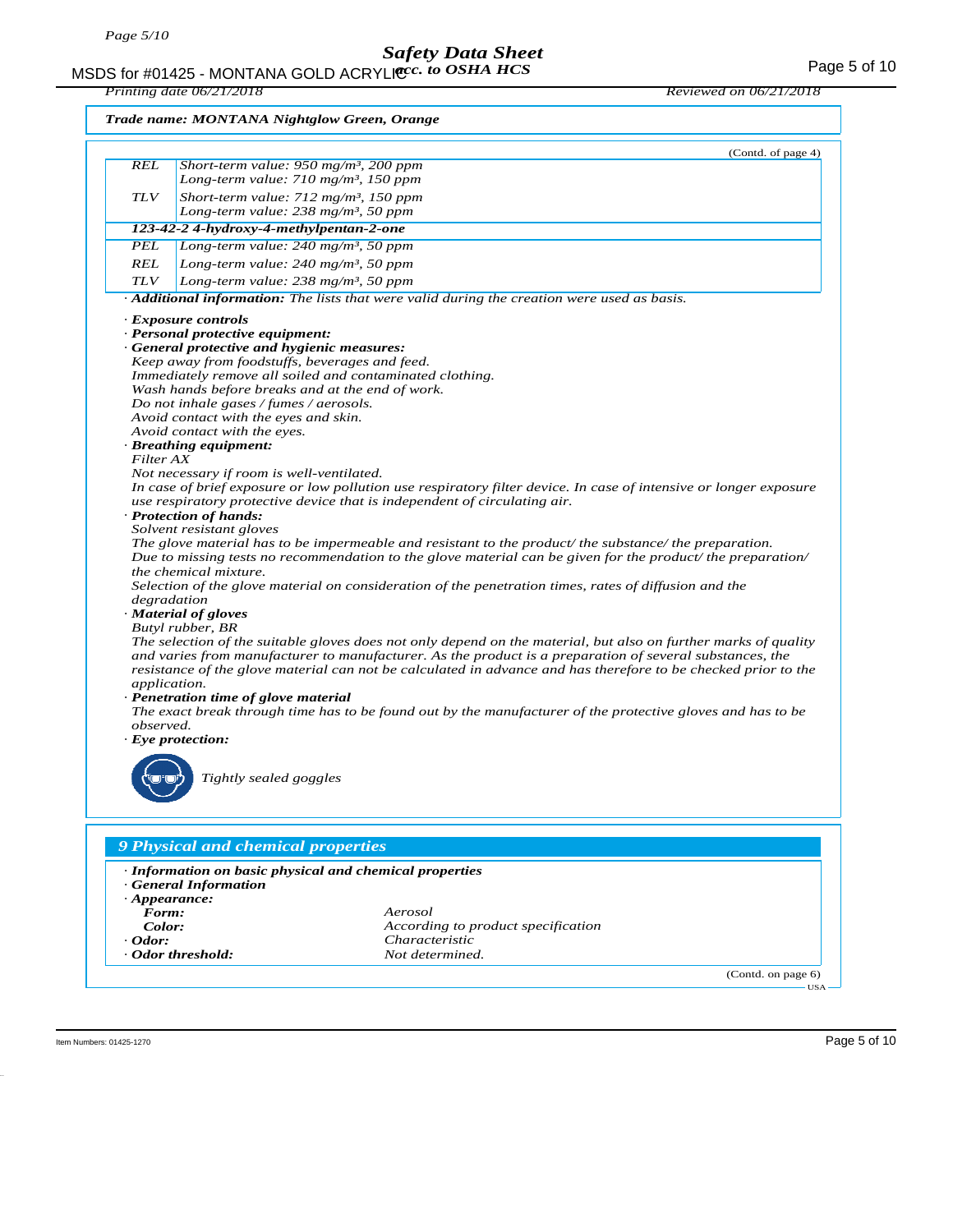MSDS for #01425 - MONTANA GOLD ACRYLICC. to OSHA HCS **Acceleration of the CONTANA COLD** ACRYLIC COSHA HCS

*Printing date 06/21/2018 Reviewed on 06/21/2018*

|                                                        |                                        | (Contd. of page |
|--------------------------------------------------------|----------------------------------------|-----------------|
| $\cdot$ pH-value:                                      | Not determined.                        |                 |
| $\cdot$ Change in condition                            |                                        |                 |
| <b>Melting point/Melting range:</b>                    | Undetermined.                          |                 |
| <b>Boiling point/Boiling range:</b>                    | Not applicable, as aerosol.            |                 |
| $\cdot$ Flash point:                                   | Not applicable, as aerosol.            |                 |
| · Flammability (solid, gaseous):                       | Not applicable.                        |                 |
| · Ignition temperature:                                | 235 °C (455 °F)                        |                 |
| · Decomposition temperature:                           | Not determined.                        |                 |
| $\cdot$ Auto igniting:                                 | Product is not selfigniting.           |                 |
| · Danger of explosion:                                 | Not determined.                        |                 |
| · Explosion limits:                                    |                                        |                 |
| Lower:                                                 | 2.1 Vol $\%$                           |                 |
| Upper:                                                 | $18.6$ Vol $\%$                        |                 |
| $\cdot$ Vapor pressure at 20 $\cdot$ C (68 $\cdot$ F): | 5,200 hPa (3,900.3 mm Hg)              |                 |
| $\cdot$ Density at 20 $\cdot$ C (68 $\cdot$ F):        | $1.15$ g/cm <sup>3</sup> (9.6 lbs/gal) |                 |
| · Relative density                                     | Not determined.                        |                 |
| · Vapor density                                        | Not determined.                        |                 |
| · Evaporation rate                                     | Not applicable.                        |                 |
| · Solubility in / Miscibility with                     |                                        |                 |
| Water:                                                 | Not miscible or difficult to mix.      |                 |

| <i>water:</i>                                                           | <i>NOU miscible or alfficult to mix.</i>            |  |
|-------------------------------------------------------------------------|-----------------------------------------------------|--|
| $\cdot$ <b>Partition coefficient (n-octanol/water):</b> Not determined. |                                                     |  |
| · Viscosity:<br>Dynamic:<br>Kinematic:                                  | Not determined.<br>Not determined.                  |  |
| · Solvent content:<br>Organic solvents:<br><b>VOC</b> content:          | $62.2 \%$<br>$711.1$ g/l / 5.93 lb/gal              |  |
| Solids content:<br>$\cdot$ Other information                            | 36.1%<br>No further relevant information available. |  |

## *10 Stability and reactivity*

*· Reactivity No further relevant information available.*

- *· Chemical stability*
- *· Thermal decomposition / conditions to be avoided: No decomposition if used according to specifications.*
- *· Possibility of hazardous reactions No dangerous reactions known.*
- *· Conditions to avoid No further relevant information available.*
- *· Incompatible materials: No further relevant information available.*
- *· Hazardous decomposition products: No dangerous decomposition products known.*

#### *\* 11 Toxicological information*

*· Information on toxicological effects*

*· Acute toxicity:*

*· LD/LC50 values that are relevant for classification:*

*123-86-4 n-butyl acetate*

*Oral LD50 10,800 mg/kg (rat)*

(Contd. on page 7) USA

Item Numbers: 01425-1270 Page 6 of 10

 $(5)$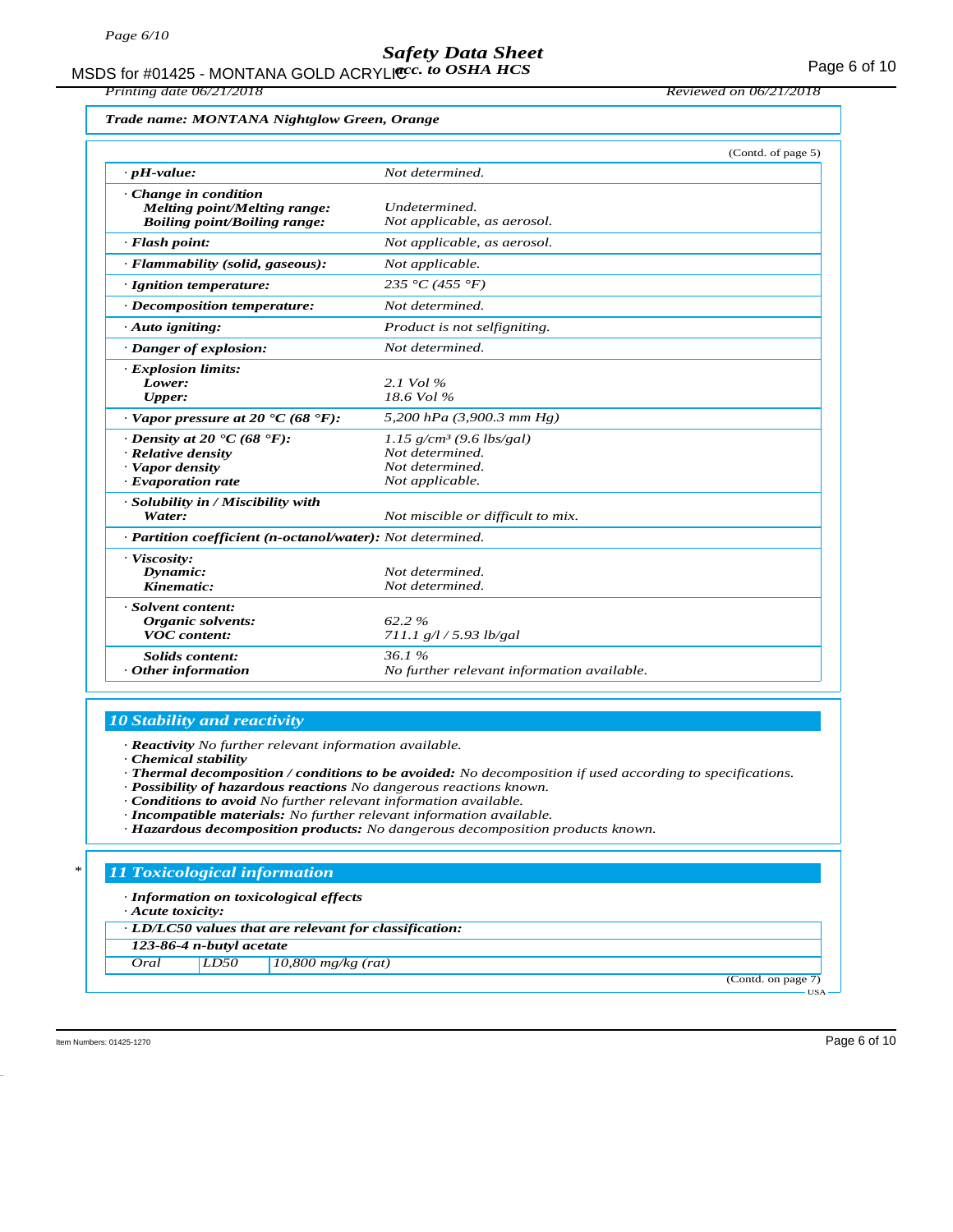MSDS for #01425 - MONTANA GOLD ACRYLIC  $cc.$  to OSHA HCS For the state of the state of the Page 7 of 10 *acc. to OSHA HCS*

*Printing date 06/21/2018 Reviewed on 06/21/2018*

| Trade name: MONTANA Nightglow Green, Orange |  |
|---------------------------------------------|--|
|---------------------------------------------|--|

|                                                                                         | (Contd. of page 6)                                                                                                                                                                                                                                                                                                                                                  |            |
|-----------------------------------------------------------------------------------------|---------------------------------------------------------------------------------------------------------------------------------------------------------------------------------------------------------------------------------------------------------------------------------------------------------------------------------------------------------------------|------------|
| Dermal                                                                                  | $>17,600$ mg/kg (rabbit)<br>LD50                                                                                                                                                                                                                                                                                                                                    |            |
| · Primary irritant effect:                                                              | Inhalative $LC50/4h$ 1.85 mg/l (rat)                                                                                                                                                                                                                                                                                                                                |            |
| <i>preparations:</i><br><i>Irritant</i><br>Carcinogenic categories<br>$64-17-5$ ethanol | on the skin: No irritant effect.<br>$\cdot$ on the eye: Irritating effect.<br>· Sensitization: No sensitizing effects known.<br>· Additional toxicological information:<br>Vapors have narcotic effect.<br>The product shows the following dangers according to internally approved calculation methods for<br>· IARC (International Agency for Research on Cancer) | 1          |
| 67-63-0 $propan-2-ol$                                                                   |                                                                                                                                                                                                                                                                                                                                                                     | 3          |
|                                                                                         | · NTP (National Toxicology Program)                                                                                                                                                                                                                                                                                                                                 |            |
|                                                                                         | None of the ingredients is listed.                                                                                                                                                                                                                                                                                                                                  |            |
|                                                                                         | · OSHA-Ca (Occupational Safety & Health Administration)                                                                                                                                                                                                                                                                                                             |            |
|                                                                                         | None of the ingredients is listed.                                                                                                                                                                                                                                                                                                                                  |            |
|                                                                                         |                                                                                                                                                                                                                                                                                                                                                                     |            |
| $\cdot$ Toxicity<br>$\cdot$ Aquatic toxicity:                                           |                                                                                                                                                                                                                                                                                                                                                                     |            |
| 115-10-6 dimethyl ether                                                                 |                                                                                                                                                                                                                                                                                                                                                                     |            |
|                                                                                         | $EC50/96 h$ 155 mg/l (algae)                                                                                                                                                                                                                                                                                                                                        |            |
|                                                                                         | $LC50/48 h$ >4,000 mg/l (daphnia magna)                                                                                                                                                                                                                                                                                                                             |            |
|                                                                                         | $LC50/96 h$ >4,000 mg/l (fish)                                                                                                                                                                                                                                                                                                                                      |            |
| 123-86-4 n-butyl acetate                                                                |                                                                                                                                                                                                                                                                                                                                                                     |            |
|                                                                                         | $LC50/96 h$ 81 mg/l (fish)                                                                                                                                                                                                                                                                                                                                          |            |
|                                                                                         | · Persistence and degradability No further relevant information available.<br>· Behavior in environmental systems:<br>· Bioaccumulative potential No further relevant information available.<br>· Mobility in soil No further relevant information available.<br>· Additional ecological information:                                                               |            |
| General notes:<br>system.<br>$\cdot$ <b>PBT</b> : Not applicable.                       | Water hazard class 1 (Self-assessment): slightly hazardous for water<br>Do not allow undiluted product or large quantities of it to reach ground water, water course or sewage<br>· Results of PBT and vPvB assessment                                                                                                                                              |            |
| $\cdot$ vPvB: Not applicable.                                                           | · Other adverse effects No further relevant information available.                                                                                                                                                                                                                                                                                                  |            |
|                                                                                         | <b>13 Disposal considerations</b>                                                                                                                                                                                                                                                                                                                                   |            |
| · Waste treatment methods<br>· Recommendation:                                          | Must not be disposed of together with household garbage. Do not allow product to reach sewage system.<br>(Contd. on page 8)                                                                                                                                                                                                                                         | <b>USA</b> |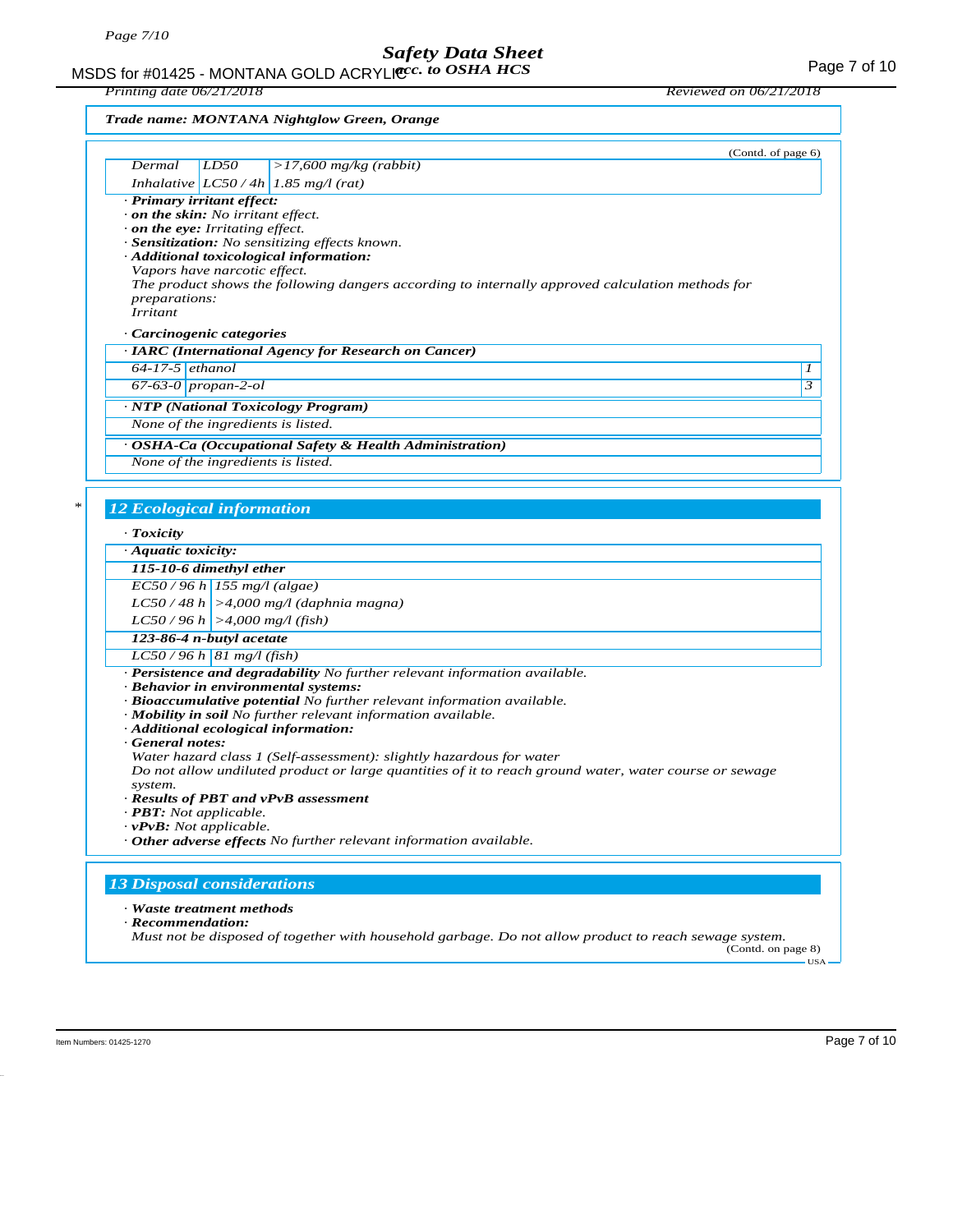MSDS for #01425 - MONTANA GOLD ACRYLICC. to OSHA HCS **Acceleration of the CONTANA COLD** ACRYLIC COSHA HCS

*Printing date 06/21/2018 Reviewed on 06/21/2018*

(Contd. of page 7)

*Trade name: MONTANA Nightglow Green, Orange*

### *· Uncleaned packagings:*

*· Recommendation:*

*Dispose of packaging according to regulations on the disposal of packagings. Non contaminated packagings can be used for recycling.*

| · UN-Number                                                |                                                                                                                                                                                                                                                                                                                    |
|------------------------------------------------------------|--------------------------------------------------------------------------------------------------------------------------------------------------------------------------------------------------------------------------------------------------------------------------------------------------------------------|
| · DOT, IMDG, IATA                                          | <b>UN1950</b>                                                                                                                                                                                                                                                                                                      |
| $\cdot$ UN proper shipping name                            |                                                                                                                                                                                                                                                                                                                    |
| $\cdot$ <i>DOT</i>                                         | Aerosols, flammable                                                                                                                                                                                                                                                                                                |
| $\cdot$ IMDG                                               | <b>AEROSOLS</b>                                                                                                                                                                                                                                                                                                    |
| $\cdot$ IATA                                               | AEROSOLS, flammable                                                                                                                                                                                                                                                                                                |
| · Transport hazard class(es)                               |                                                                                                                                                                                                                                                                                                                    |
| $\cdot$ <i>DOT</i>                                         |                                                                                                                                                                                                                                                                                                                    |
| · Class                                                    | 2.1                                                                                                                                                                                                                                                                                                                |
| · Label                                                    | 2.1                                                                                                                                                                                                                                                                                                                |
| · IMDG, IATA                                               |                                                                                                                                                                                                                                                                                                                    |
| · Class<br>· Label<br>· Packing group<br>· DOT, IMDG, IATA | 2.1<br>2.1                                                                                                                                                                                                                                                                                                         |
| · Environmental hazards:                                   | not regulated<br>Not applicable.                                                                                                                                                                                                                                                                                   |
|                                                            |                                                                                                                                                                                                                                                                                                                    |
| · Special precautions for user<br>· Danger code (Kemler):  | Warning: Gases                                                                                                                                                                                                                                                                                                     |
| <b>EMS Number:</b>                                         | $F$ -D,S-U                                                                                                                                                                                                                                                                                                         |
| · Stowage Code                                             | SW1 Protected from sources of heat.                                                                                                                                                                                                                                                                                |
|                                                            | SW22 For AEROSOLS with a maximum capacity of 1 litre:<br>Category A. For AEROSOLS with a capacity above 1 litre:<br>Category B. For WASTE AEROSOLS: Category C, Clear of<br>living quarters.                                                                                                                       |
| · Segregation Code                                         | SG69 For AEROSOLS with a maximum capacity of 1 litre:<br>Segregation as for class 9. Stow "separated from" class 1 except<br>for division 1.4. For AEROSOLS with a capacity above 1 litre:<br>Segregation as for the appropriate subdivision of class 2. For<br>WASTE AEROSOLS: Segregation as for the appropriate |
|                                                            | subdivision of class 2.                                                                                                                                                                                                                                                                                            |
| · Transport in bulk according to Annex II of               |                                                                                                                                                                                                                                                                                                                    |
| <b>MARPOL73/78 and the IBC Code</b>                        | Not applicable.                                                                                                                                                                                                                                                                                                    |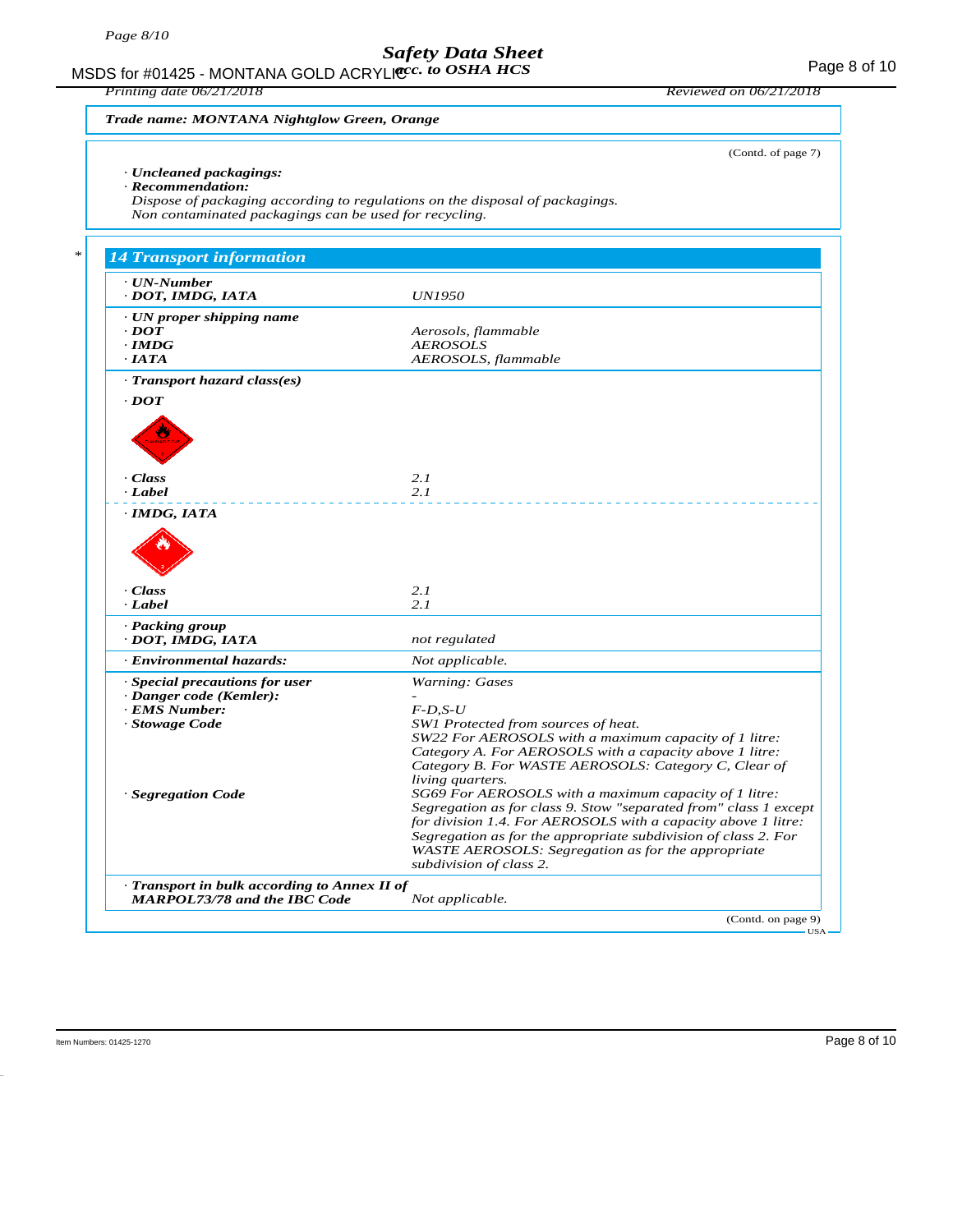MSDS for #01425 - MONTANA GOLD ACRYLIC  $cc.$  to OSHA HCS For the state of the state of the Page 9 of 10 *acc. to OSHA HCS*

*Printing date 06/21/2018 Reviewed on 06/21/2018*

*Trade name: MONTANA Nightglow Green, Orange*

|                                                                                     | (Contd. of page 8)                                                  |
|-------------------------------------------------------------------------------------|---------------------------------------------------------------------|
| · Transport/Additional information:                                                 |                                                                     |
| $\cdot$ DOT<br>• Quantity limitations                                               | On passenger aircraft/rail: 75 kg<br>On cargo aircraft only: 150 kg |
| $\cdot$ IMDG<br>$\cdot$ Limited quantities (LQ)<br>$\cdot$ Excepted quantities (EQ) | II.<br>$Code$ $E0$<br>Not permitted as Excepted Quantity            |
| · UN "Model Regulation":                                                            | <b>UN 1950 AEROSOLS, 2.1</b>                                        |

## *\* 15 Regulatory information*

| · Section 355 (extremely hazardous substances):                                      |    |
|--------------------------------------------------------------------------------------|----|
| None of the ingredients is listed.                                                   |    |
| · Section 313 (Specific toxic chemical listings):                                    |    |
| 7664-38-2 phosphoric acid                                                            |    |
| $67-63-0$ propan-2-ol                                                                |    |
| <b>TSCA</b> (Toxic Substances Control Act):                                          |    |
| All ingredients are listed.                                                          |    |
| · TSCA new (21st Century Act) (Substances not listed)                                |    |
| 1538608-23-9 modified Polyalkyleneglykolphosphate                                    |    |
| · Proposition 65                                                                     |    |
| Chemicals known to cause cancer:                                                     |    |
| None of the ingredients is listed.                                                   |    |
| Chemicals known to cause reproductive toxicity for females:                          |    |
| None of the ingredients is listed.                                                   |    |
| · Chemicals known to cause reproductive toxicity for males:                          |    |
| None of the ingredients is listed.                                                   |    |
| Chemicals known to cause developmental toxicity:                                     |    |
| $64-17-5$ ethanol                                                                    |    |
| · Carcinogenic categories                                                            |    |
| · EPA (Environmental Protection Agency)                                              |    |
| None of the ingredients is listed.                                                   |    |
| · TLV (Threshold Limit Value established by ACGIH)                                   |    |
| $64-17-5$ ethanol                                                                    | A3 |
| $67-63-0$ propan-2-ol                                                                | A4 |
| · NIOSH-Ca (National Institute for Occupational Safety and Health)                   |    |
| None of the ingredients is listed.                                                   |    |
| · Chemical safety assessment: A Chemical Safety Assessment has not been carried out. |    |

 $-<sub>USA</sub>$